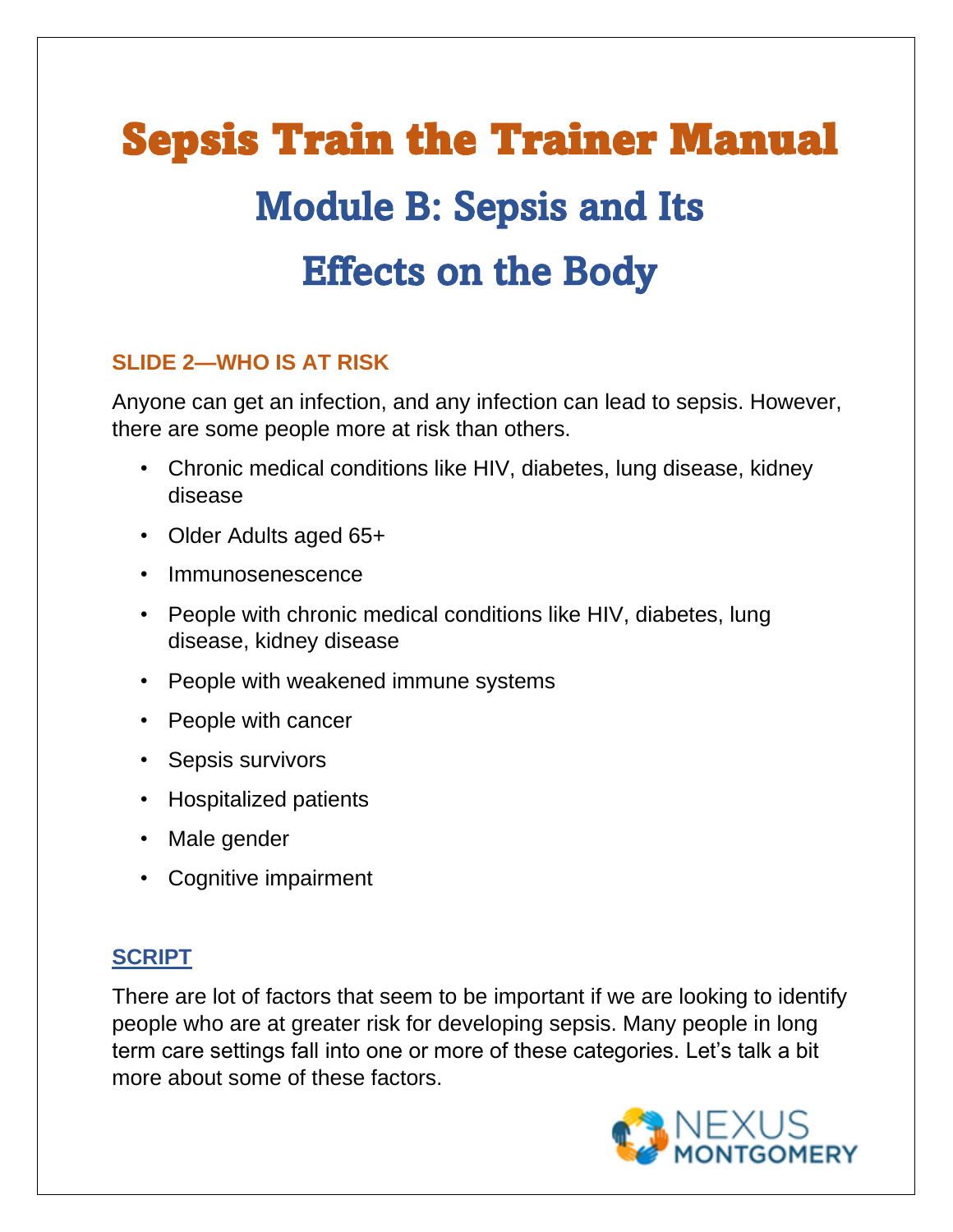## **SLIDE 3—MOST COMMON INFECTIONS LEADING TO SEPSIS**

- Pneumonia
- Urinary Tract Infections
- Gastrointestinal Infections
- Skin Soft Tissue Infections

#### **SCRIPT**

CDC's case review in NY identified these four sites as the most common.

#### **SLIDE 4—MOST COMMON ORGANISMS CAUSING SEPSIS**

- Staphylococcus
- E. Coli
- Streptococcus

#### **SCRIPT**

Three kinds of infectious organisms were identified by CDC in patients with sepsis. In many patients no organism was identified. Blood cultures are not always taken before treatment is administered and this can complicate the process of identifying the agent that led to sepsis.

#### **SLIDE 5—GRAPHIC-WITHOUT PROMPT TREATMENT SEPSIS CAN LEAD TO ORGAN FAILURE AND DEATH**

## **SLIDE 6—BEING A SURVIVOR OF SEPSIS IS A RISK FACTOR FOR SEPSIS**

## **SCRIPT**

- Having had sepsis makes it more likely that you will develop sepsis in the future.
- Sepsis seems to convey some long term immunosuppression that lasts past the acute episode. So they are more likely to get reinfected and also more likely to develop sepsis again.
- This is true of more than  $\frac{1}{2}$  sepsis survivors.
- There is also the issue of cognitive impairment in people who survive sepsis.

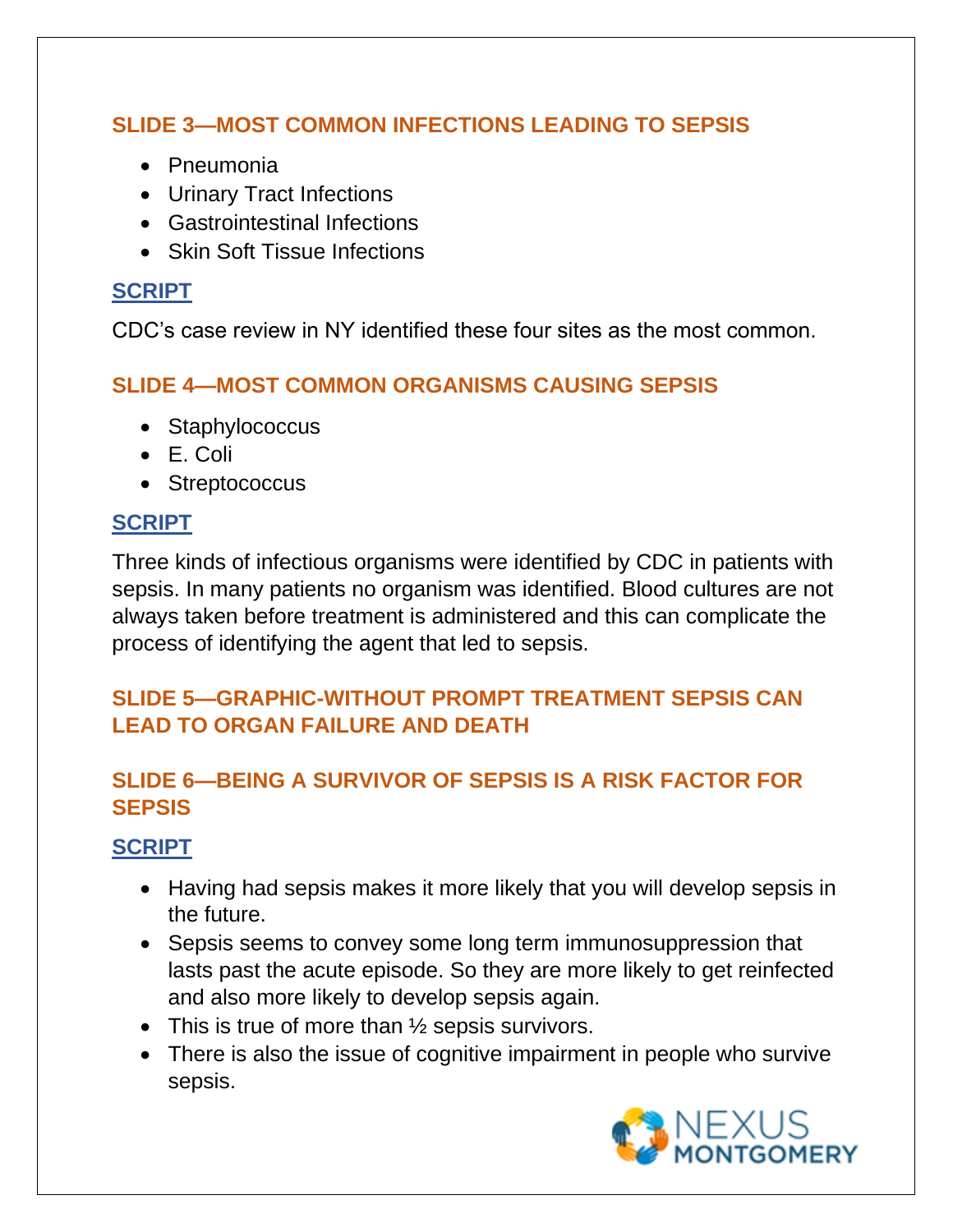• Cognitive impairment is a risk factor in and of itself.

## **SLIDE 7—What is Sepsis**

#### **SCRIPT**

Read Bullet points

# **SLIDE 8—HOW DOES THE IMMUNE SYSTEM REACT DURING SEPSIS**

- The immune response to infection is part of the pathway that leads to sepsis.
- We have two primary mechanisms to ward off infection. One is local involving infection fighting cells that live in the skin.
- A second mechanism involves immune cells that are made in the bone marrow and in the thymus gland.
- These travel through the blood vessels to get to the site of infection.
- Some of these cells are general, they fight anything that is recognized as foreign. Some are specific to a particular kind of bug.
- The ones that are specific take a while to ramp up and may not appear for a couple of days after the infection starts.

#### **SLIDE 9—HOW DOES THE IMMUNE SYSTEM REACT DURING SEPSIS CONTINUED**

- There can be local tissue damage that occurs as the infection is being fought.
- Blood vessels typically dilate and can later form small clots.
- These clots are the body's attempt to wall of the infection and keep it from spreading.

## **SLIDE 10—VIDEO ON SYMPTOMS FROM ALLIANCE ON AGING**

# **SLIDE 11—DIAGRAM OF LOCAL TO SYSTEMIC EFFECTS**

- The immune system does an excellent job of fighting infection as long as it remains local.
- But when there are many sites in the body affected.